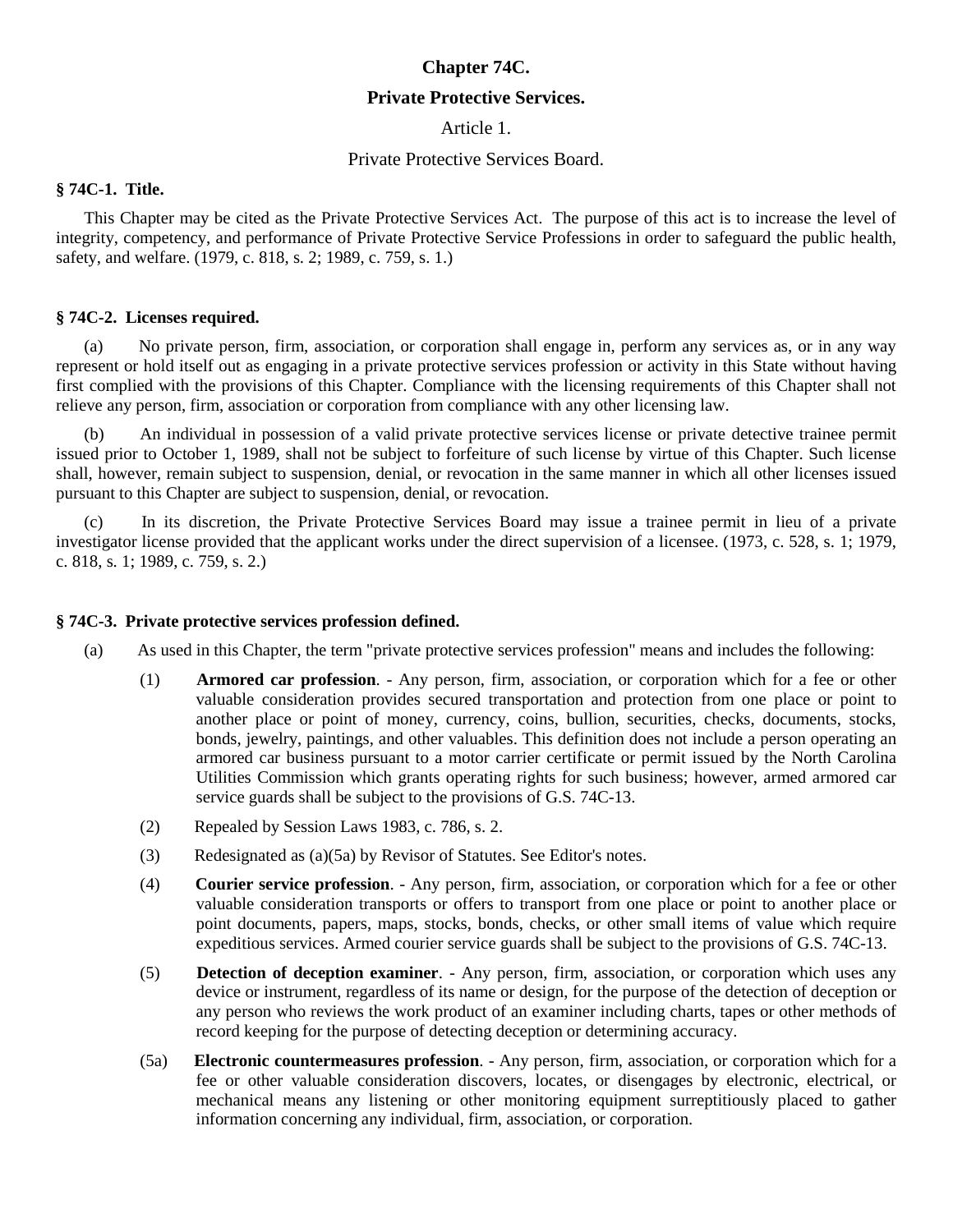- (6) **Security guard and patrol profession**. Any person, firm, association, or corporation that provides a security guard on a contractual basis for another person, firm, association, or corporation for a fee or other valuable consideration and performs one or more of the following functions:
	- a. Prevention or detection of intrusion, entry, larceny, vandalism, abuse, fire, or trespass on private property.
	- b. Prevention, observation, or detection of any unauthorized activity on private property.
	- c. Protection of patrons and persons lawfully authorized to be on the premises or being escorted between premises of the person, firm, association, or corporation that entered into the contract for security services.
	- d. Control, regulation, or direction of the flow or movement of the public, whether by vehicle or otherwise, only to the extent and for the time directly and specifically required to assure the protection of properties.
- (7) **Guard dog service profession**. Any person, firm, association, or corporation which for a fee or other valuable consideration contracts with another person, firm, association, or corporation to place, lease, rent, or sell a trained dog for the purpose of protecting lives or property.
- (8) **Private detective or private investigator**. Any person who engages in the profession of or accepts employment to furnish, agrees to make, or makes inquiries or investigations concerning any of the following on a contractual basis:
	- a. Crimes or wrongs done or threatened against the United States or any state or territory of the United States.
	- b. The identity, habits, conduct, business, occupation, honesty, integrity, credibility, knowledge, trustworthiness, efficiency, loyalty, activity, movement, whereabouts, affiliations, associations, transactions, acts, reputation, or character of any person.
	- c. The location, disposition, or recovery of lost or stolen property.
	- d. The cause or responsibility for fires, libels, losses, accidents, damages, or injuries to persons or to properties.
	- e. Securing evidence to be used before any court, board, officer, or investigative committee.
	- f. Protection of individuals from serious bodily harm or death.
- (9) **Special limited guard and patrol profession**. Any person who is licensed under Chapter 74D of the General Statutes of North Carolina and provides armed alarm responders pursuant to G.S. 74C-13. Applicants for this limited license shall not be required to meet the experience requirements for a security guard and patrol license. Any experience gained under this limited license shall not be counted as experience for a security guard and patrol license.
- (b) "Private protective services" shall not include any of the following:
	- (1) Licensed insurance adjusters legally employed as such and who engage in no other investigative activities unconnected with adjustment or claims against an insurance company.
	- (2) An officer or employee of the United States, this State, or any political subdivision of either while the officer or employee is engaged in the performance of his or her official duties within the course and scope of his or her employment with the United States, this State, or any political subdivision of either.
	- (3) A person engaged exclusively in the business of obtaining and furnishing information as to the financial rating or credit worthiness of persons; and a person who provides consumer reports in connection with:
		- a. Credit transactions involving the consumer on whom the information is to be furnished and involving the extensions of credit to the consumer,
		- b. Information for employment purposes,
		- c. Information for the underwriting of insurance involving the consumer,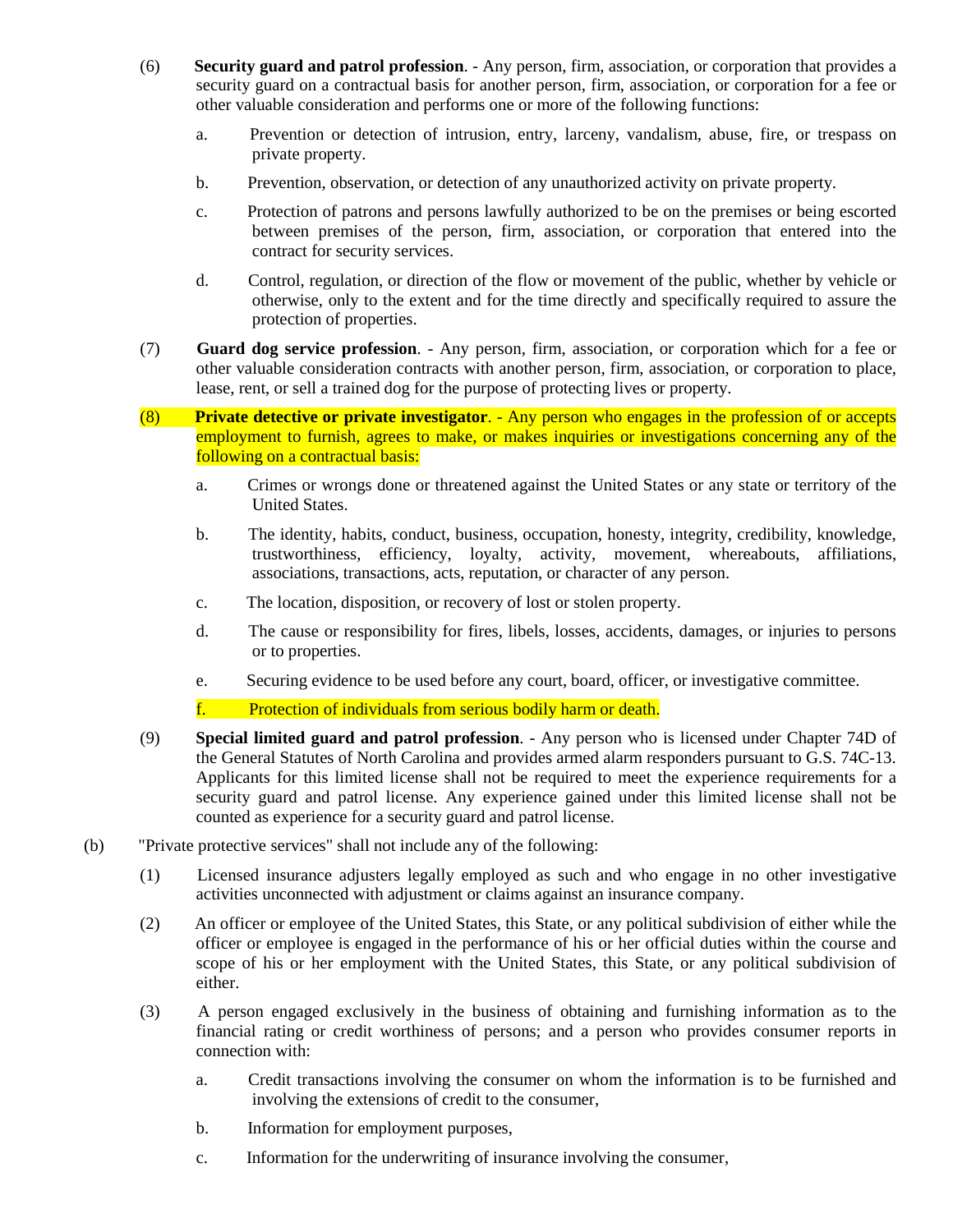- d. Information in connection with a determination of the consumer's eligibility for a license or other benefit granted by a governmental instrumentality required by law to consider an applicant's financial responsibility, or
- e. A legitimate business need for the information in connection with a business transaction involving the consumer.
- (4) An attorney at law licensed to practice in North Carolina while engaged in the practice of law and the attorney's agent, provided the agent is performing duties only in connection with his or her principal's practice of law.
- (5) The legal owner or lien holder, and his or her agents and employees, of personal property which has been sold in a transaction wherein a security interest in personal property has been created to secure the sales transaction, who engage in repossession of the personal property.
- (6) Repealed by Session Laws 1989, c. 759, s. 3.
- (7) Repealed by Session Laws 1981, c. 807, s. 1.
- (8) Employees of a licensee who are employed exclusively as undercover agents; provided that for purposes of this section, undercover agent means an individual hired by another person, firm, association, or corporation to perform a job for that person, firm, association, or corporation and, while performing the job, to act as an undercover operative, employee, or independent contractor of a licensee, but under the supervision of a licensee.
- (9) A person who is engaged in an alarm systems business subject to the provisions of Chapter 74D of the General Statutes.
- (10) A person who obtains or verifies information regarding applicants for employment, with the knowledge and consent of the applicant, and is (i) engaged in business as a private personnel service as defined in G.S. 95-47.1 or engaged in business as a private employer fee pay personnel service, (ii) engaged in the business of obtaining or verifying information regarding applicants for employment, or (iii) an employer with whom the applicant has applied for employment.
- (11) A person who conducts efficiency studies. An efficiency study is an analysis of an employer's business, made at the request of the employer, to determine one or more of the following:
	- a. The most efficient procedures by which an employee of the business can perform the employee's assigned duties.
	- b. The adequacy of an employee's performance of the employee's assigned duties that require interaction with a client or customer of the business.

If a person making an efficiency study observes an instance of theft or another illegal act committed by an employee of the business, the person may report the instance to the employer without violating G.S. 74C-3(a)(8).

- (12) Research laboratories and consultants who analyze, test, or in any way apply their expertise to interpreting, evaluating, or analyzing facts or evidence submitted by another in order to determine the cause or effect of physical or psychological occurrences, and give their opinions and findings to the requesting source or to a designee of the requestor.
- (13) A person who works regularly and exclusively as an employee of an employer in connection with the business affairs of that employer. If the employee is an armed security guard and wears, carries, or possesses a firearm in the performance of the employee's duties, the provisions of G.S. 74C-13 apply.
- (14) An employee of a security department of a private business that conducts investigations exclusively on matters internal to the business affairs of the business.
- (15) Representatives of nonprofit organizations funded all or in part by business improvement districts who provide information and directions to local tourists and residents, engage in street cleaning and beautification services within the business improvement districts, and notify local law enforcement of any illegal activity observed by the representatives within the business improvement districts.